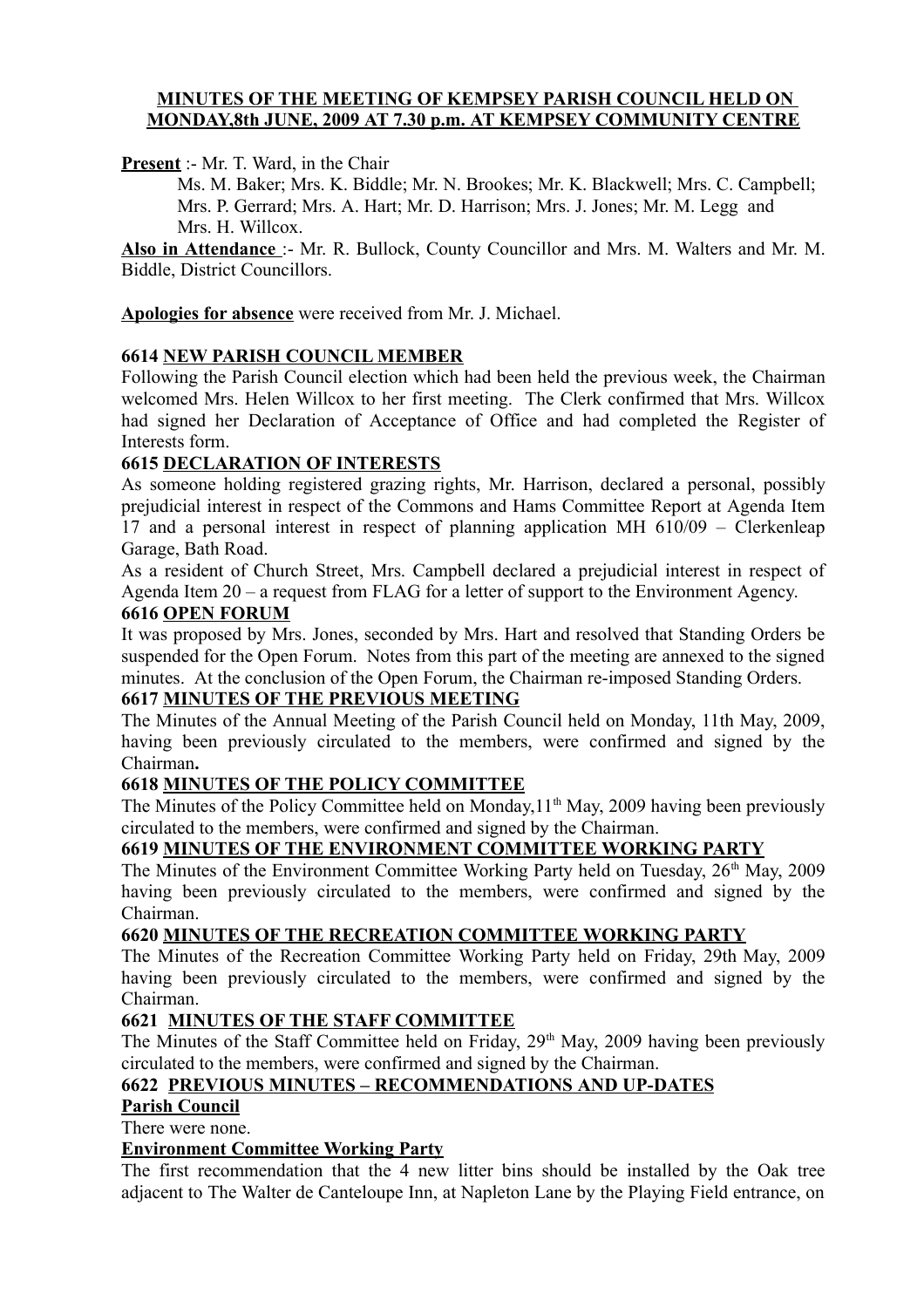the Main Road by the alleyway to Rookery Road and on the grass adjacent to The Crown Area bus shelter was carried.

On the proposal of Ms Baker, seconded by Mrs. Jones the recommendation that the existing bus shelter at Pixham Ferry Lane should not be replaced but should be refurbished was carried.

The third recommendation that there was no need for any remedial works to the notice board at Kerswell Green, or the area around it was also carried.

## **Recreation Committee Working Party**

The first recommendation that estimates were obtained from Wickstead Leisure to a) repair the tiling and 2) replace the tiling with wet pour under the swings, the A and B climber, the spring motor bike and the spring horse was carried.

The second recommendation that estimates be obtained from Wickstead Leisure to a) replace the cradle seat in its entirety and b) raise the seat height to a maximum of 350 mm. and tighten the connecting bolts on the flat swing was carried.

The third recommendation that estimates be obtained for a sign for the playground to be attached on the two gates was also carried.

The fourth recommendation that weekly visual inspections and quarterly operational inspections be carried out and that the paperwork from each inspection was kept in the parish Office was also carried.

The Parish Council noted that an unauthorized access had been made onto the Playing Field from an adjoining property and that a compost bin had been sited adjacent to the boundary fence. In the first instance, the Clerk was asked to write to the householder concerned pointing out that the compost bin must be removed onto their own land and that the unauthorized access must be permanently closed off. The Parish Council agreed to take whatever action was necessary in order to resolve this matter.

The Parish Council noted that the area adjacent to the boundary hedge with Elgar Drive needed to be tidied up. It was suggested that the Lengthsman could be used in a private capacity for this purpose.

#### **Staff Committee**

These minutes were discussed in Confidential Session at the conclusion of this meeting.

## **6622 COUNTY COUNCIL REPORT ON LOCAL ISSUES**

The Chairman congratulated Mr. Bullock on his re-election as a County Councillor. Mr. Bullock reported that at his request, County Council Officers had looked into the problem of sewage leaking onto the footpath from the shop to Windmill Lane. He agreed to follow up complaints about poor visibility as a result of tall grass on the corner of Meadow Close, the footpath off Brookend Lane being ploughed up, water running down Napleton Lane into The Oaks and the widening out of the footpath adjacent to the A.38 between Kempsey and Worcester.

## **6623 DISTRICT COUNCIL REPORT**

Mrs. Walters had nothing to report.

Mr. Biddle referred to the latest proposals in respect of Tree Preservation Orders in which Parish Councils would now become involved. He reported that the flood studies carried out by BWB on behalf of the District Council, in which reference was made to flooding at Baynhall and Kerswell Green, were now available on the internet and that there would be an enhanced bus service to Upton after September, 2009. He suggested that the ownership of the green in St. Mary's Close may have originally been vested in the former Upton Rural District Council.

#### **6624 CORRESPONDENCE**

All correspondence, both for report and for information had been made available for inspection by Parish Council Members between 7.00 p.m. and 7.30 p.m.

(a) WCC – Lengthsman Scheme – Safety at Street Works and Road Works

The Parish Council agreed that this document should be read by the Environment Committee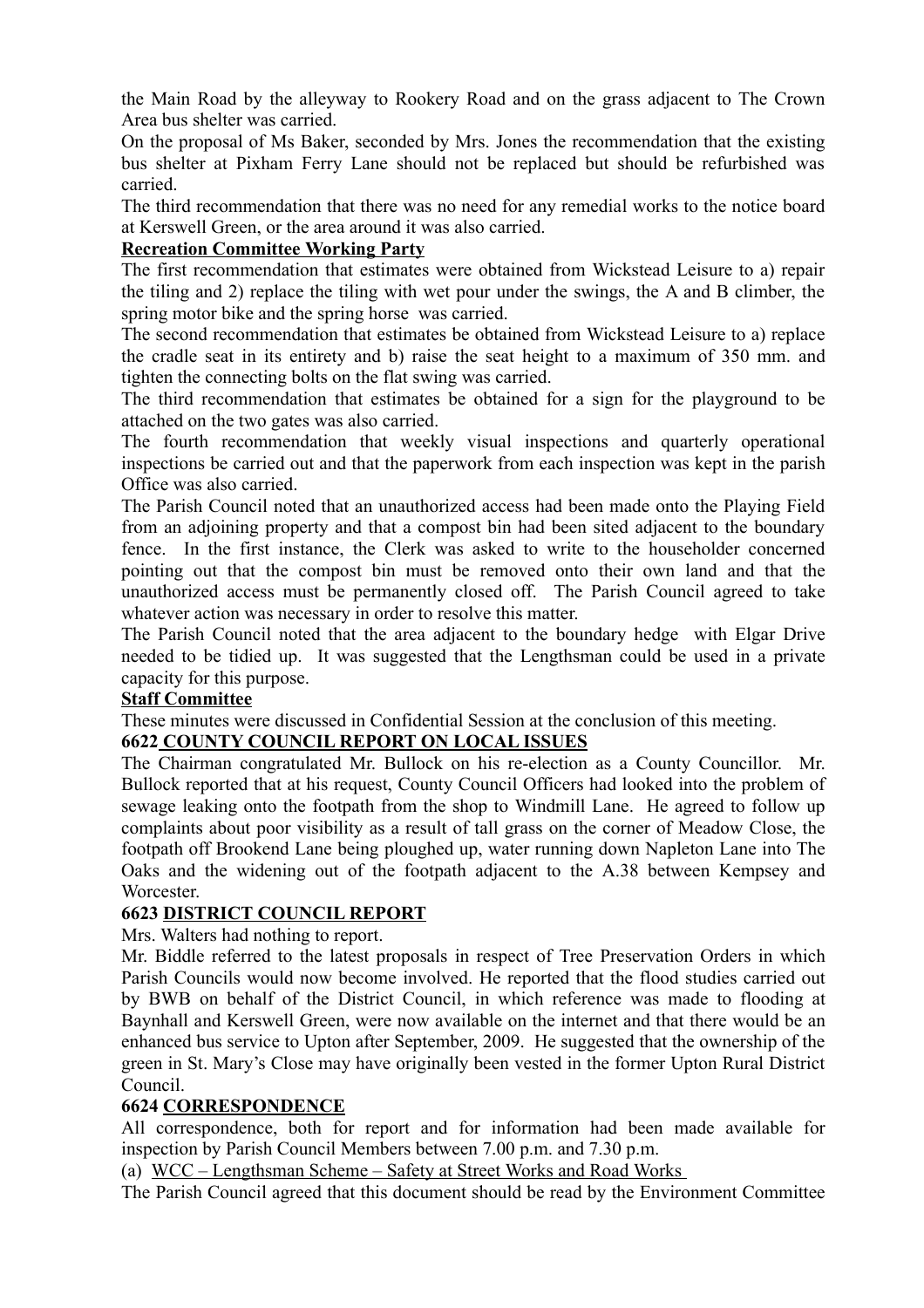Chairman before being handed to the Lengthsman by the Clerk.

(b) MHDC – View From The Hills – Spring Edition

The District Councillors agreed to ascertain why Kempsey residents who lived in the rural areas did not receive a copy of this document.

# **6625 ENVIRONMENT COMMITTEE**

The Committee Chairman reported that estimates for the installation of the new litter would be obtained in time for the next meeting.

# **6626 PLANNING REPORT**

(a) Comments made to Malvern Hills District Council under Delegated Powers

MH 463/09 - Windmill Hill House, Main Road – Erection of garage and car ports (Full) – No objections

MH 614/09 – 19 Broomhall Cottages – Dropped off kerb (Full) – No objections

MH 612/09 – 24 Lyfs Lane – Canopy over garage and front porch (Full) – No objections

MH 610/09 – Clerkenleap Garage, Bath Road – Two storey extension providing offices and ancillary accommodation for garage site (Full) – No objections. Mr. Harrison had previously declared an interest in this matter. In view of the time limit for the Parish Council's response, these comments had already been sent to the District Council.

MH  $635/09$  – St. Peter's Peugeot, Bath Road, Broomhall – 2 internally illuminated fascias with pushed through moulded letters, 1 double sided internally illuminated totem pole of rolled aluminium and folded aluminium panels, 1 single non illuminated welcome sign (Adv.) – Object to this retrospective application where the signs were already up and illuminated. The application was for the same signs in the same position that were refused on application MH 06/1011. To be consistent this application should also be refused for the same reasons. If planning permission was granted, there must be a condition attached that the lighting was switched off when the building was closed to the public. In view of the time limit for the Parish Council's response, these comments had already been sent to the District Council.

# **6627 COMMONS AND HAMS COMMITTEE REPORT**

Mr. Harrison had previously declared an interest in this matter and left the room. In the absence of the Committee Chairman, the Parish Council Chairman reported that indicative prices had been obtained for gates and various types of poles and posts for the grass area in front of The Gurkha Knight. A meeting of the Commons and Hams Committee would now be held at which local landowners would be consulted and their views considered.

# **6628 RECREATION COMMITTEE REPORT**

Mrs. Campbell, the co-Chairman had nothing to report other than reminding those present that the next meeting of the Parish Plan Working Party would be on Thursday, 11<sup>th</sup> June.

# **6629 COMMUNITY CENTRE COMMITTEE REPORT**

The Committee Chairman reported that the boilers had been serviced and that the Engineer had given written notice that because there was no fixed ladder to the loft area, it would not be permitted for anyone to carry out any further services. As a result, estimates would be needed for the supply and installation of a loft ladder. The new floor tiles in the Foyer had again had to be re-glued and a new lock had needed to be fitted on the rear door as emergency work.

**6630 FLAG – REQUEST FOR LETTER OF SUPPORT TO ENVIRONMENT AGENCY** Mrs. Campbell had previously declared an interest in this matter and left the room. The Parish Council agreed that a letter of support for the Kempsey Flood Alleviation Scheme should be sent to the Environment Agency. It was noted that the Parish Council had already sent a similar letter in December of 2008 fully supporting the Scheme.

# **6631 CHAIRMAN'S MONTHLY UPDATE**

The Chairman explained that this would be a new monthly item which would give him the opportunity to report on the matters which he felt that the Parish Council Members should know about. He reported on the recent Executive Committee Meeting he had attended at Malvern in company with the Clerk at which the District Council had discussed grant aid for the Kempsey Flood Alleviation Scheme. He had also received a copy of a District Council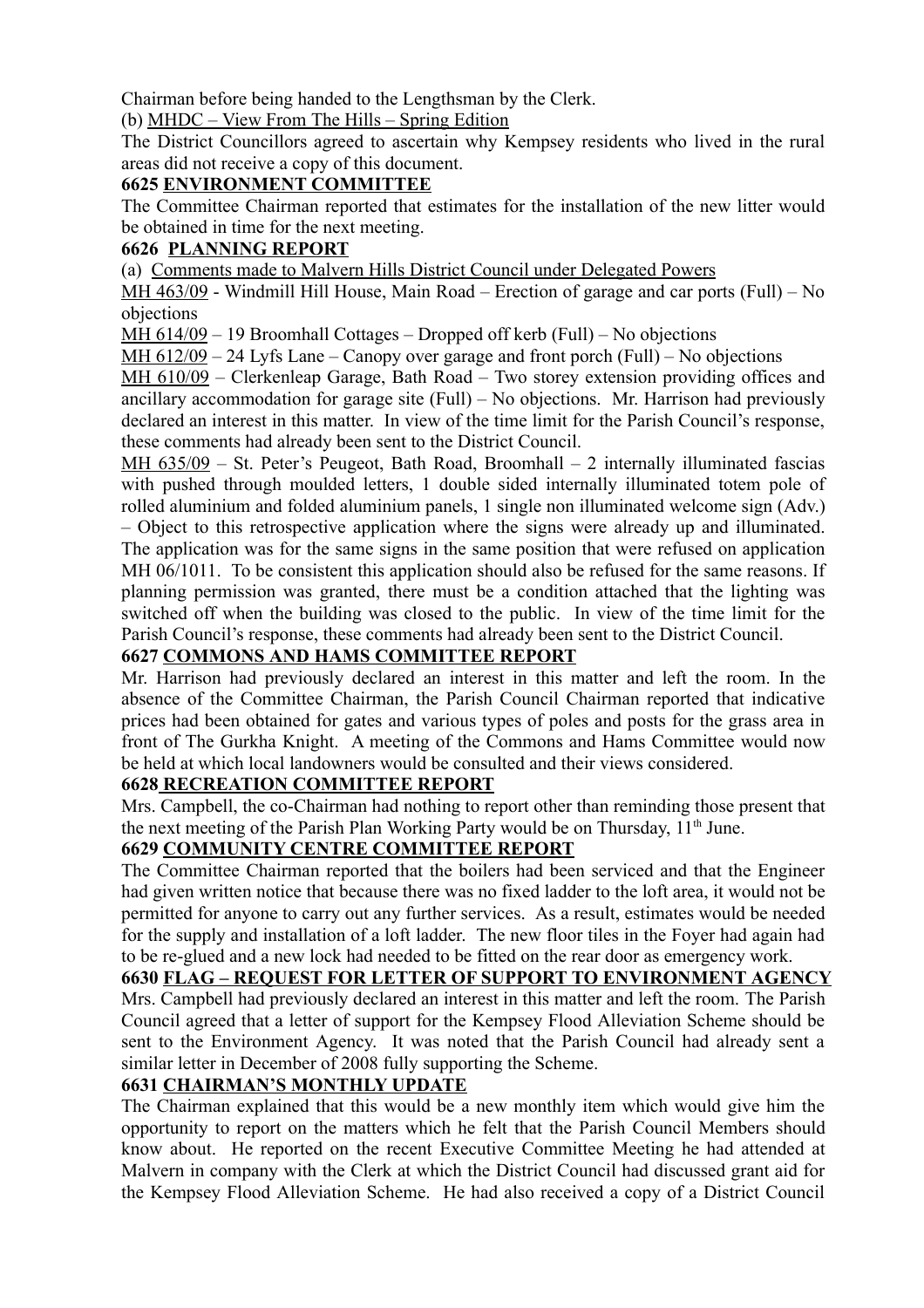land drainage report which he passed to Mr. Legg as it contained reference to flooding in Kerswell Green.

# **6632 GRASS CUTTING IN KEMPSEY**

This matter had been deferred from the previous meeting as a result of complaints about the poor standard of grass cutting in all areas of the village. The Chairman pointed out that whilst this was not a Parish Council matter, it was a recurring problem which needed attention. After a short discussion Mr. Biddle and Mrs. Walters agreed to arrange a meeting with District Council Officers to discuss the matter.

# **6633 RECEIPTS AND PAYMENTS/RECONCILIATION OF BALANCES TO 30/4/09**

The receipts and payments/bank reconciliation to  $30<sup>th</sup>$  April, 2009 had been previously circulated to the members. Copies of these documents are attached to the Signed Minutes.

## **6634 CONFIRMATION OF ACTION**

The Parish Council ratified payment of the following urgent accounts which had been made under delegated powers :-

M. Gunnell – Community Centre Repairs - £305.00

Mrs. S. Cordell – Cleaning – 20/4/09 to 11/5/09 - £150.00

A.R. Sneddon & Sons Ltd. – Community Centre Roofing Repairs - £455.40 (inc. £59.40 VAT)

New Farm Grounds Maintenance-Grass Mowing - £171.15 (inc. £22.32 VAT)

Staff salaries for May as on the list circulated to Members and annexed to the Signed Minutes **6635 ACCOUNTS FOR PAYMENT**

The Parish Council resolved to authorise payment of the following accounts :-

Mrs. A.P. Halford - Petty Cash for May - £38.35

British Gas – Community Centre - £1,979.41 (nc. £258.18 VAT)

NALC – Return of Quality Parish Portfolio - £9.17 (inc. £1.20 VAT)

## **6636 CONFIDENTIAL SESSION**

The Parish Council resolved that in view of the confidential nature of the business about to be transacted that the public and Press should be asked to withdraw from the meeting.

## **THERE BEING NO FURTHER BUSINESS, THE CHAIRMAN DECLARED THE MEETING CLOSED AT 9.25 p.m.**

Signed at the next ensuing meeting of Kempsey Parish Council

Chairman of such next ensuing meeting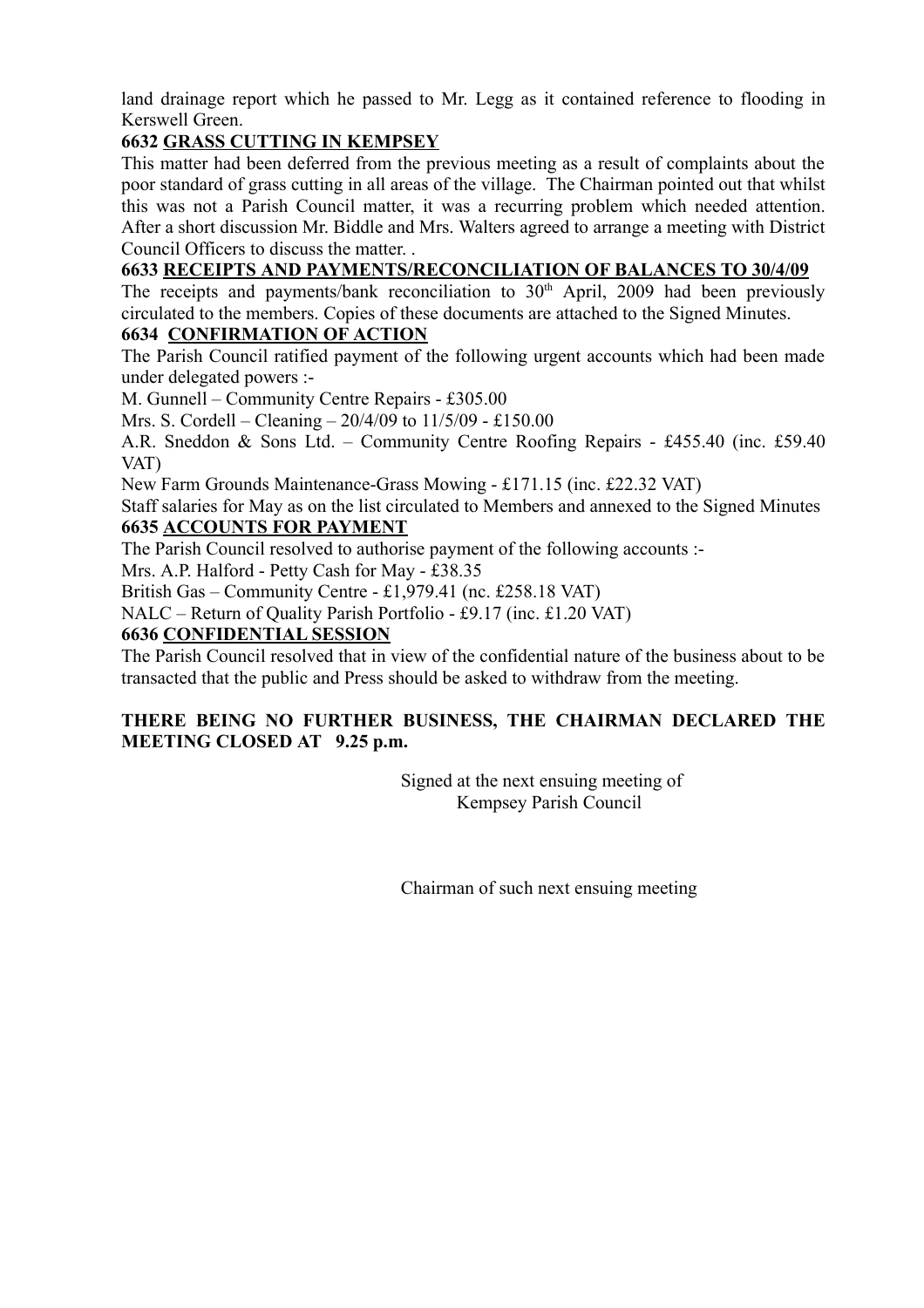## **IN CONFIDENTIAL SESSION**

## **6637 THE HAIR GALLERY (KEMPSEY) LTD.**

The Chairman reported on the letter which had been received from Messrs. March and Edwards about the new lease. It was noted that Mr. Simpson would be expected to act as guarantor of the company's liabilities and that the new lease would be on exactly the same terms as before but showing the new annual rent.

#### **6638 STAFF COMMITTEE**

The Chairman reported that the Staff Committee had looked at the hours currently being worked by the Clerk and her two Assistants which totaled 31 hours per week (21 hours for the Clerk and 10 hours split between the two Assistants). In total this equated to less than one full time employee working a normal 37 hours per week.

Many factors had contributed to the necessity for the Clerk to work 49 hours of un-paid overtime in an 8 week period and this had made the Staff Committee consider the overall work load in the Parish Office. As a result, it was being suggested that :-

a) In the current financial year, a mechanism should be established for paying overtime of up to 10 hours per month, payable at the discretion of the Chairman.

b) In the Budget for 2010 /2011, funds should be built in for remunerating the Clerk at the level of 37 hours per week together with an allowance for recruitment and ancillary costs.

c) On a trial period up to Christmas, consideration should be given to closing the Office to the public on Tuesday and Thursday mornings of each week when the Clerk did not have any assistance.

d) Councillors should be reminded that visiting the Office before 11.00 a.m. should be avoided in all normal circumstances. They should also understand that it was necessary to adopt strict priorities of work.

After a short discussion the Parish Council agreed that each of the above suggestions should be implemented.

It was noted that the current Quality Parish status ended in March, 2010. The Parish Council agreed to seek clarification of the potential benefits of being a Quality Parish before committing the Clerk to the substantial programme of work necessary to re-new the qualification.